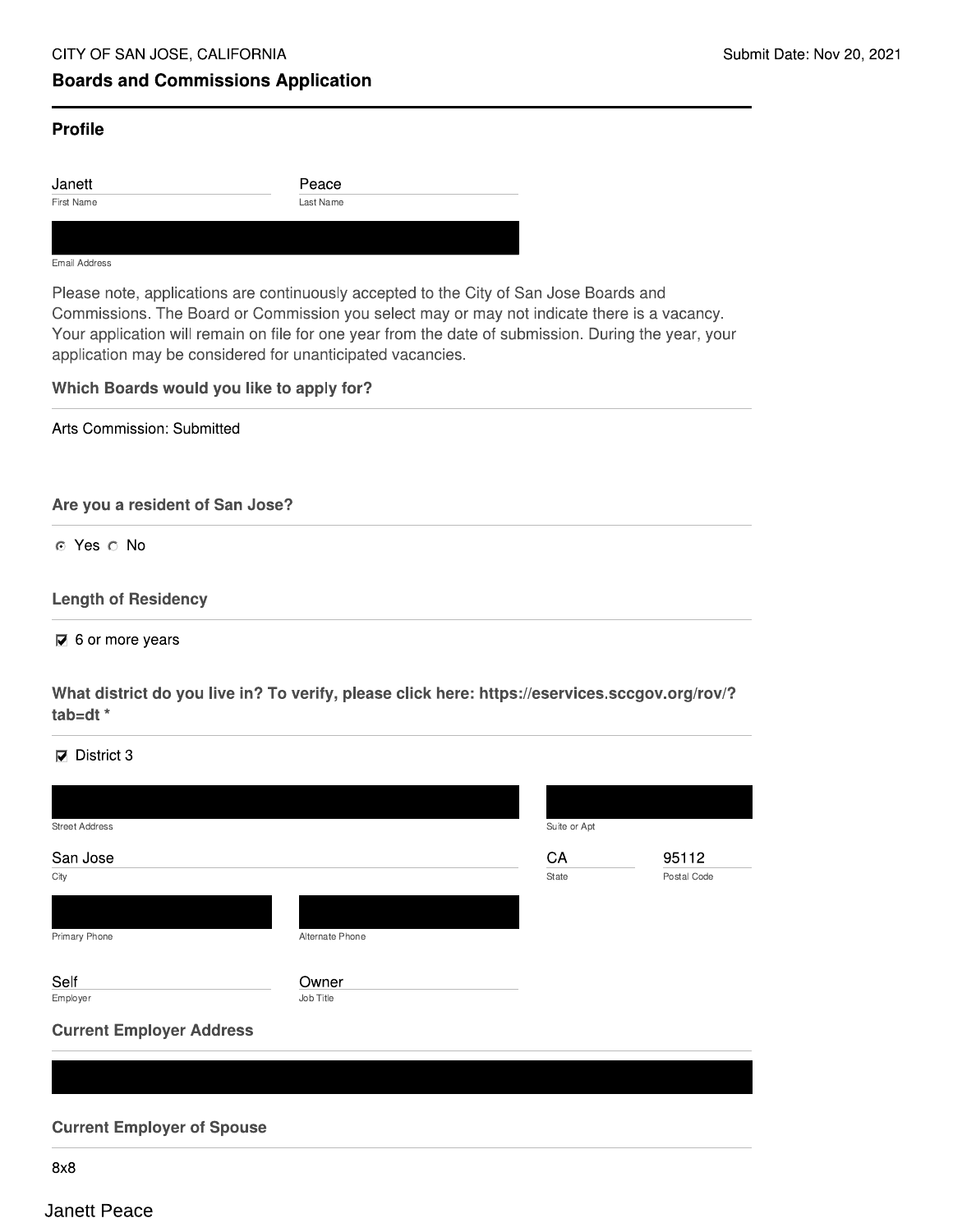### **Spouse's Job Title**

**Customer Support Engineer** 

If you or your spouse is retired and receiving a pension, please state source of pension.

## **Demographics (Optional)**

The demographic information you choose to provide is **VOLUNTARY** and **OPTIONAL**. This information will be kept separate from your application and will not be used for evaluating applications or making appointments. The City of San José will use this information to solely conduct research and compile statistical reports regarding the composition of its Board and Commission applicants.

Question applies to multiple boards **Ethnicity** 

Question applies to multiple boards

To which gender identity do you most identify?

## **Interests & Experiences**

High School, College, Professional, Vocational, or Other Schools Attended. Please include Major or Field of Study, Dates Attended, Degree and Date of Degree.

Worked as a volunteer employee at SJSU for 10+ yrs. Opened The Art Glass Center of San Jose as President of the non-profit SJGAA. Active in many arts events in SJ.

List any position or office held in any governmental agency, civic, or charitable organization including the dates

President of the San Jose Glass Artists Alliance from 2009 to 2019.

**Languages Spoken** 

English

**Special Awards or Recognitions Received**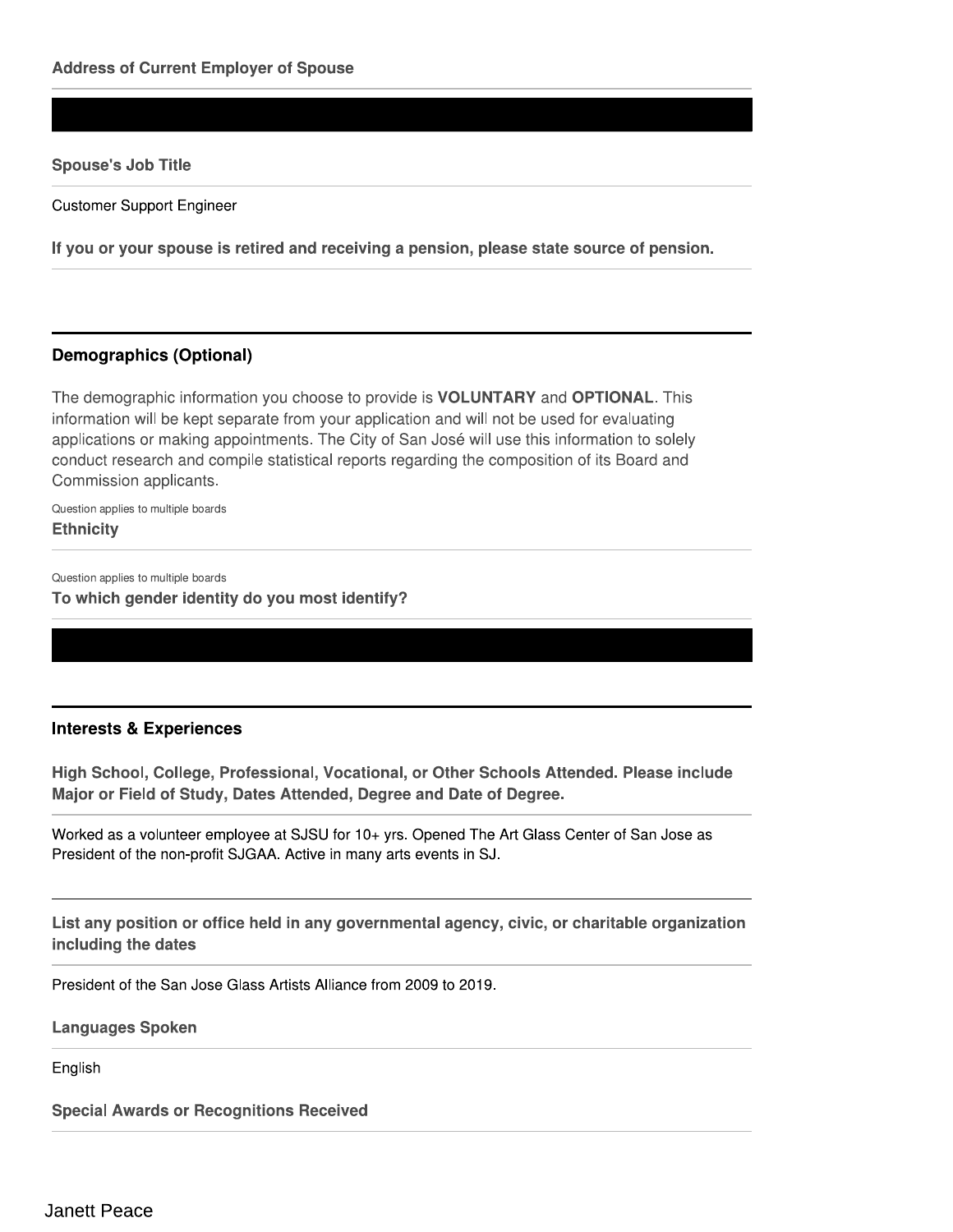Please state why you want to become a member of this Board or Commission including specific objectives which you would work toward as a member. If you are applying for the Board of Fair Campaign and Political Practices, please indicate any familiarity or experience you may have with campaign laws.

As a permanent resident of San Jose, I am interested in having a roll in assuring that we have a vibrant and diverse representation of art in our city. I have worked with the Arts Council in the past for a project for SJSU and would like to take part in some of the decision making. I am extremely positive of the future of art in our great city!

Please state any other information which you feel would be useful in reviewing your application

Do you own property in the City of San José?

⊙ Yes ∩ No

If yes, please list the addresses here.

Do you rent property in the City of San José?

O Yes @ No

If yes, is it a month-to-month lease?

⊙ Yes ⊙ No

State and local law require that you abstain from participation in decisions that may affect your financial interests, including sources of income, interest in real property, personal finances or investments. In addition, if appointed, you may be required to fill out a disclosure statement which indentifies certain of your financial interest beginning with the immediate twelve-month period prior to your appointment. Please review the scopr of your board/commission in Municipal Code Chapter 2.08. Based on your best judgment, does this Board or Commission make decisions that may affect sources of income, interests in real property, personal finances or investments of you or your spouse?

O Yes o No

If yes, please explain. Please identify any organizations, associations, corporations, or entities by which you are employed or associated that might be affected by decisions of this Board or Commission, and the positions you hold in these entities.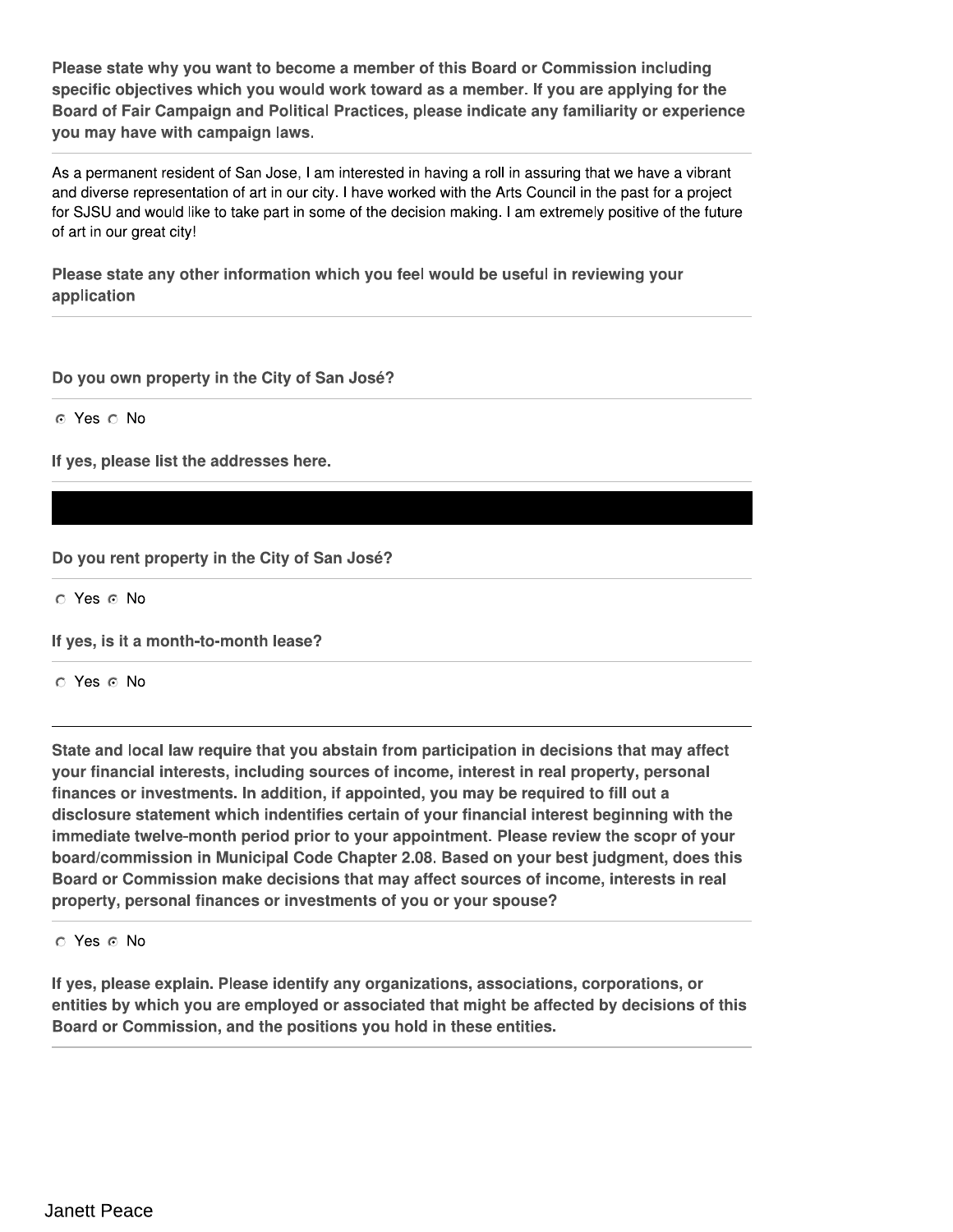Question applies to multiple boards

If appointed, you will be required to fill out a disclosure statement, which identifies certain of your financial interests beginning with the immediate twelve-month period prior to your appointment and annually on or before April 1 of each year thereafter. Please confirm that you have read Fair Political Practices Commission (FPPC) Form 700 Reference Pamphlet and agree to file required FPPC Form 700 Statements of Economic Interest, as required by current City Council Conflict of Interest resolution.

⊙ Yes ∩ No

Question applies to multiple boards

Have you ever been required to file a Statement of Economic Interest (Form 700) and failed to do so?

O Yes O No

Question applies to multiple boards If yes, please explain in complete detail.

Question applies to multiple boards

Please confirm that you have reviewed and agree to comply with the San Jose Municipal Code Chapter 12.08 (Prohibition of Gifts), City of San Jose Ethics Policy (City Policy Manual 1.2.1), and City of San Jose Gift Policy (City Policy Manual 1.2.2).

⊙ Yes ∩ No

**Reference 1 Name** 

**Reference 1 Address** 

**Reference 1 Phone** 

**Reference 2 Name** 

**Reference 2 Address** 

**Reference 2 Phone** 

**Supplemental Questions** 

Janett Peace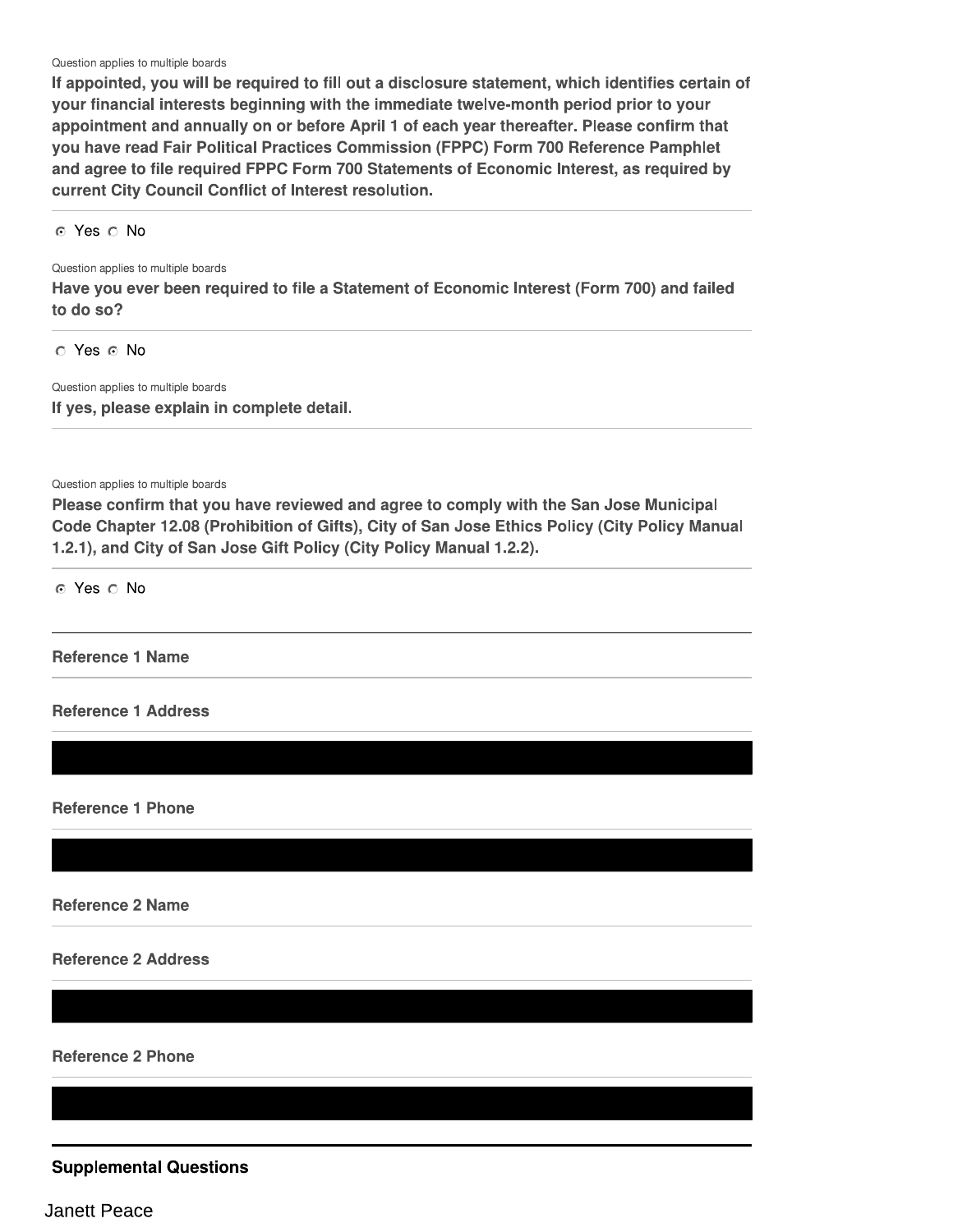If applicable, have you ever attended a meeting of the Commission(s) to which you are applying?

⊙ Yes ∩ No

Would you be available to attend meetings at the scheduled time?

⊙ Yes ∩ No

Please describe your experience in serving on a Commission or Board.

I have not served on the Arts Commission but we worked closely with them for a project thru SJSU.

Considering your experience and activities in business, labor, professional, social, or other organizations, indicate the experience, training, knowledge and/or skills which qualify you for appointment to the selected commission(s).

I worked in the Arts (glass, metal, sculpture, fabric) at SJSU for 13 yrs. I have extensive experience working in the arts for decades.

What is your understanding of the purpose of the Commission?

To review and make recommendations on art projects within the City of San Jose.

Please list three issues facing the City that you feel the Commission should address.

1. Making sure the process of picking public art projects is fair and inclusive. 2. Making sure that we offer a wide range of art to include many mediums 3. Making sure we vet artists to be certain that the projects not only come to fruition but also represent all cultures, ethnic backgrounds and communities

Question applies to Arts Commission

Describe recent San José arts activities you have participated in during the last twelve months (up to five activities) and what drew you to attend?

Well, this is a tough question as we have been in a pandemic the last 12 mths. Sadly, I have chosen to remain safe.

Question applies to Arts Commission

Describe the ways in which you believe the arts bring value to the general community.

Art creates an environment that is both interesting and provocative. A city that has a large amount of art throughout it gives visitors (as well as residents) a great sense of the overall culture and values it has.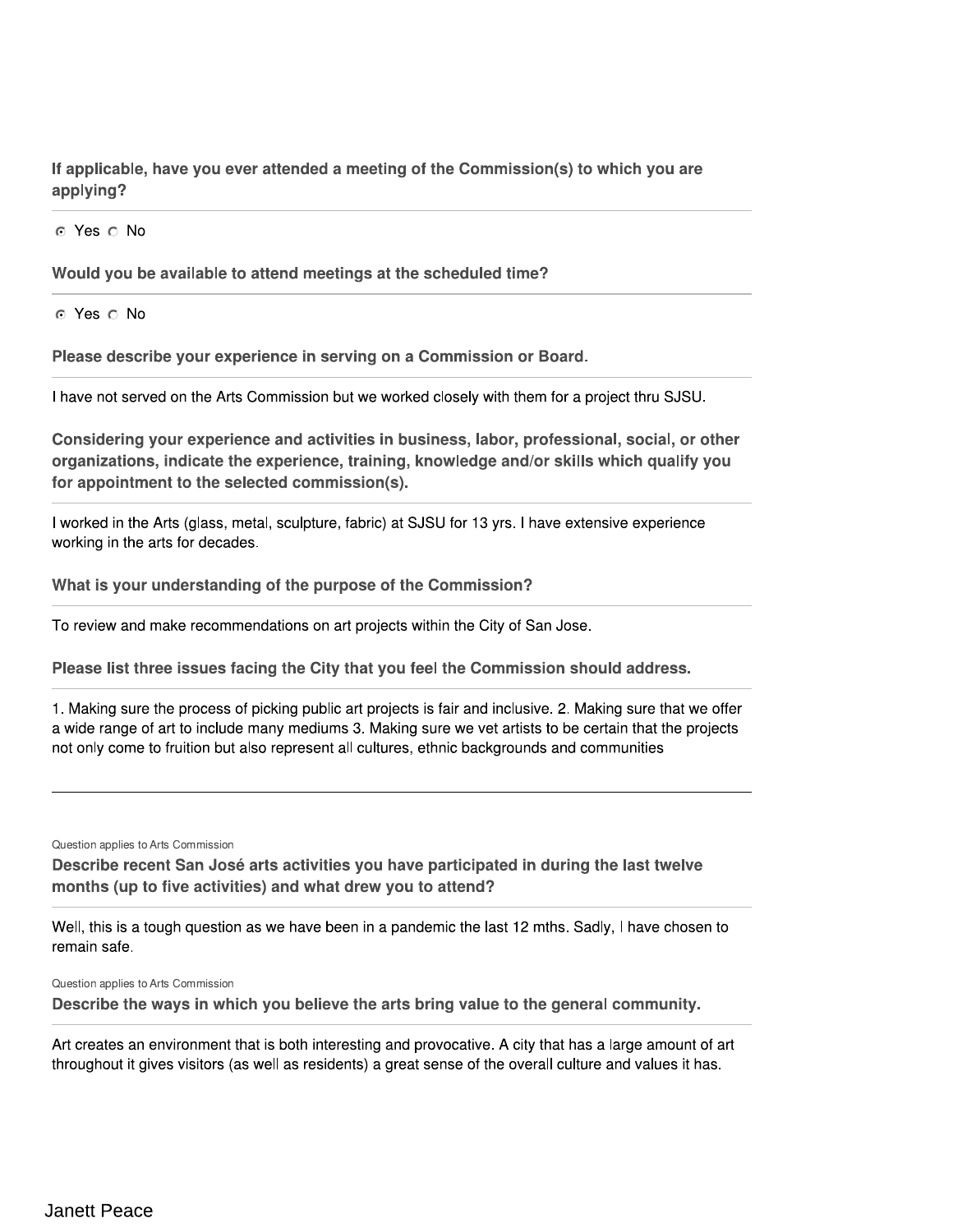#### Question applies to Arts Commission

Should the City of San José have an active role in arts and cultural development? If so, in what ways and why?

I believe the City should have a role in public commissions as it can assure that projects reflect the community and also give direction on following quidelines necessary to be sure projects are safe and durable.

Question applies to Arts Commission

How can you contribute to advising City Council on policy and programs related to cultural development in San José?

I feel I have a good understanding of wide variety of artist style, mediums, etc. Having traveled extensively and worked in the arts internationally for many years, I bring perhaps a unique perspective to what can be achieved and what we can strive for in SJ Arts

I would like to say . . .

I am very interested in serving on the Arts Commission. I am at a point in life that I have the time and energy to put into things I feel strongly about.

(Optional) Please upload a resume.

**Retirement Board Questions Only**